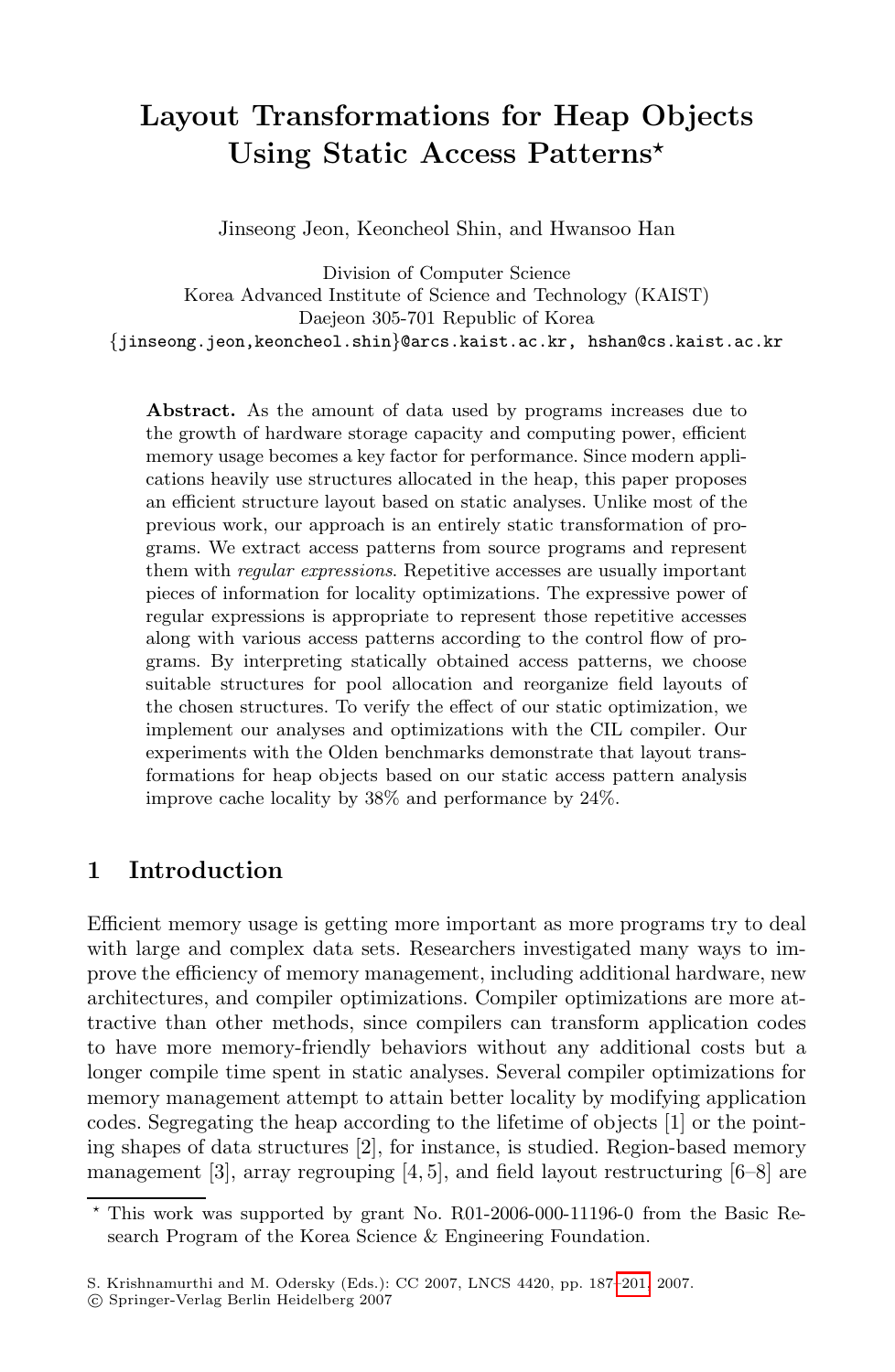other optimizations investigated by researchers. Some techniques use compiletime evaluated properties of programs by applying data structure analysis [2] or region inference [9]. Other techniques, on the other hand, rely on profiling for necessary information.

Previous studies on optimizations using memory access patterns are usually profile-based, since it is difficult to analyze memory access behaviors at compiletime. Profiling, however, is sensitive to inputs and execution environments sometimes. Hence profile-based optimizations can be limited in their usages. On the contrary, our goal is to predict memory access patterns through static analysis. In this paper, we propose a novel method to represent memory access patterns as regular expressions. This method is a completely compile-time process. Once we obtain memory access patterns in the forms of regular expressions, we use those pieces of information to guide heap layout transformations based on pool allocation and field layout restructuring.

The common essence of pool allocation and field layout restructuring is to enhance data locality by modifying the heap layout of programs. To achieve better data locality, both techniques find data that are simultaneously referred and collocate them with one another. Granularity is the only difference; the former deals with instances of structures, but the latter focuses on fields within structures. Our pool allocation scheme is similar to the pool allocation by Lattner and Adve [2] in that both use custom memory allocation routines for certain data structures. The difference is how to choose target structures for pool allocation; they use an expensive pointer analysis to find close relationships among structures, while we use an inexpensive pattern analysis to find heavily accessed ones. Our earlier work [8] used profiling to find memory access sequences of programs. In this paper, we propose a regular expression technique to make the whole optimizing procedure static.

Regular expressions are simple yet expressive enough to capture important access patterns for locality optimizations. Affinity relations among fields or objects are mostly determined by frequently executed portions of programs such as loops. The Kleene Closure<sup>1</sup> [10] in regular expression is intuitively appropriate to represent repetition. Considering other features commonly found in C-like imperative languages, regular expressions are indeed adequate for denoting the memory access patterns of programs. Not only can we abstract repetitive accesses with closure but also consecutive instructions with concatenation and conditional branches with alternation. Moreover, interpreting regular expressions is straightforward, thanks to their conciseness.

This paper makes the following contributions:

- **–** We propose a novel method to represent the memory access patterns of programs with regular expressions.
- **–** We present new analyses to select structures for pool allocation and to estimate their field affinity relations by interpreting memory access patterns represented as regular expressions.

<sup>&</sup>lt;sup>1</sup> We use the term *closure* for the rest of this paper.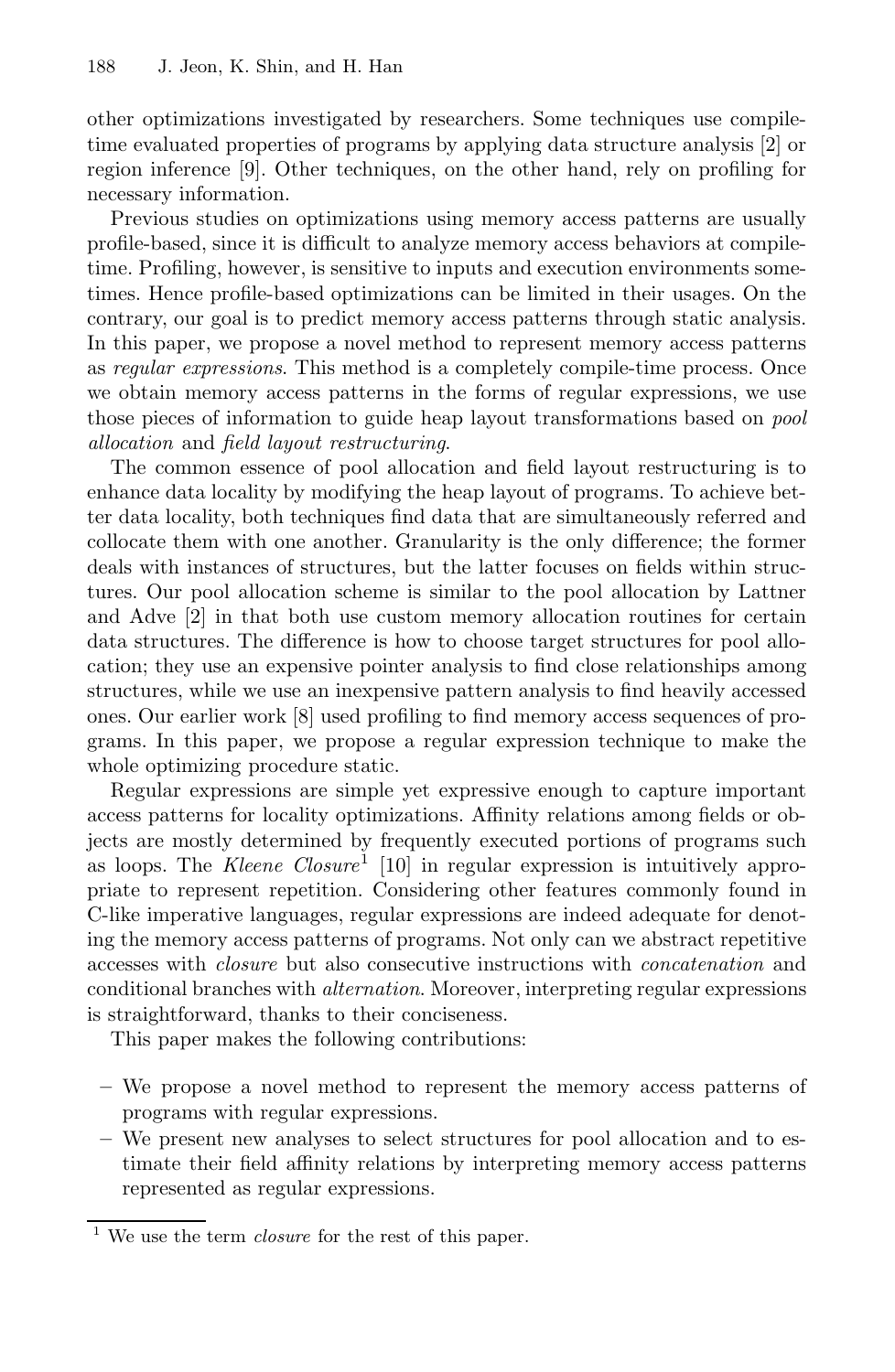

Fig. 1. (a) Motivating example, (b) structure layout with pool allocation, (c) structure layout after field layout restructuring [8]

**–** We evaluate the performance impact of our static scheme with the compiler implementation of our analyses and heap layout transformations.

The rest of this paper is organized as follows. Section 2 briefly introduces pool allocation and field layout restructuring. Calculating memory access patterns with regular expressions is detailed in Sect. 3. Selecting structures for pool allocation and estimating field affinity relations are discussed in Sect. 4. Section 5 shows our experimental environments and evaluations. Finally, Sect. 6 contrasts our work with prior studies and Sect. 7 concludes this paper.

### **2 Heap Layout Transformations**

Before we discuss how to extract access patterns at compile-time, this section describes two heap layout transformations. Pool allocation [2] and field layout restructuring [8] are main transformations which use our static access patterns. Detailed descriptions on how to use our static access patterns for two transformations will be presented later in Sect. 4.

#### **2.1 Pool Allocation**

When objects are individually managed by malloc and free, compilers cannot predict exact addresses of dynamically allocated objects. This lack of layout information causes many compiler techniques (e.g., field layout restructuring, software prefetching, etc.) to be either less effective or not exploitable [2]. Pool allocation [2, 8] is an effective technique that provides compilers with layout information and leads to better data locality as well. Figure 1(b) shows a structure layout when objects are allocated in a pool.

Collocating closely related objects with one another improves data locality by the effect of prefetching in the cache memory. In addition to that, pool allocation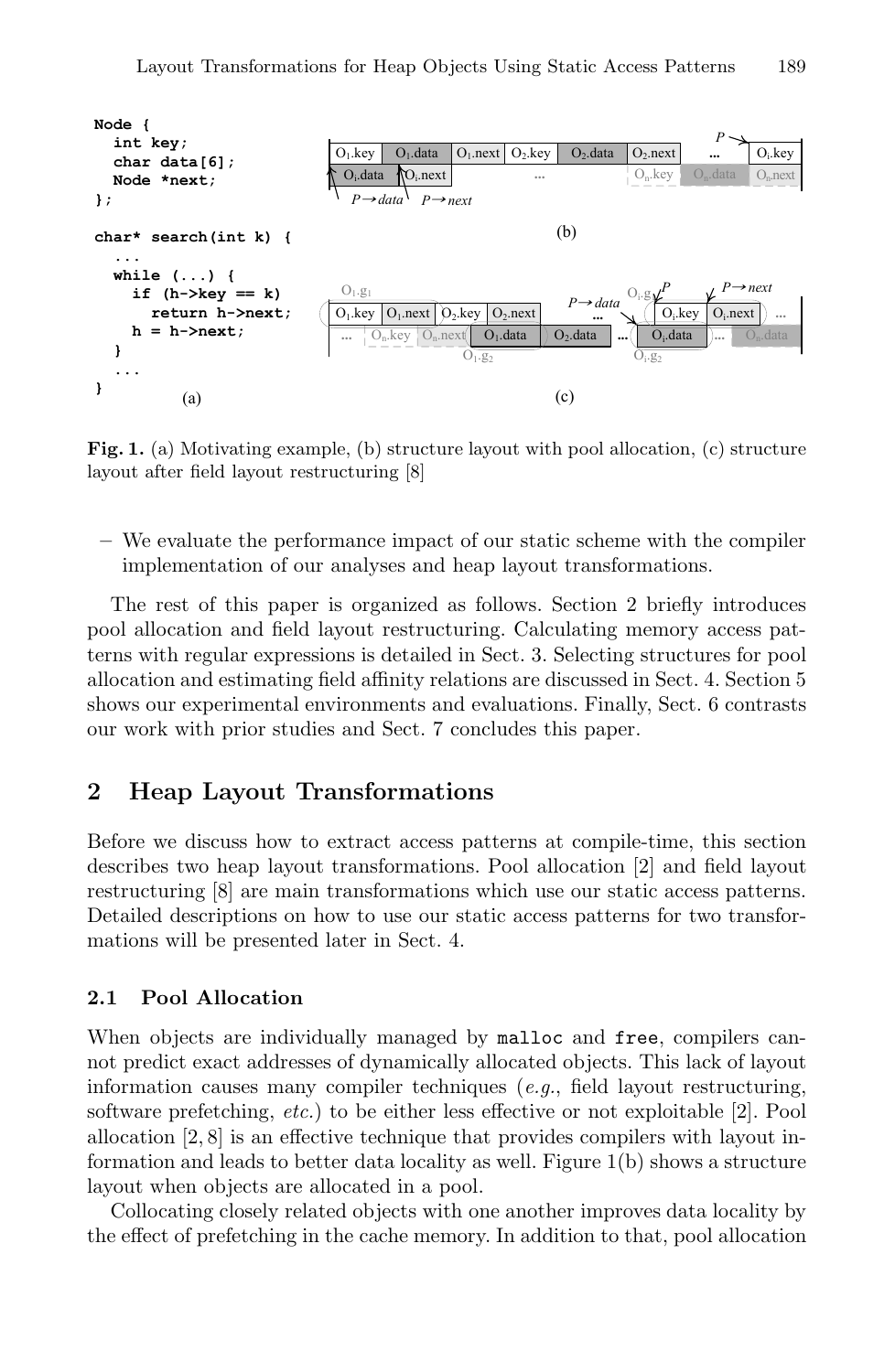can improve performance due to a simpler scheme for memory management. The general memory allocation routines in the standard C library consume lots of execution cycles due to complex free-list management. For every allocation, they try to find an available fraction of memory searching the free-list. On the contrary, custom memory management routines for pool allocation are quite simple. They reserve chunks of memory beforehand and assign a fraction of the chunks for each object allocation in a simple and uniform way. In the event of memory releases, custom free routine just restore given fractions to corresponding pools. Thus, pool allocation schemes execute less number of instructions resulting in the performance increase.

## **2.2 Field Layout Restructuring**

Considering the example code shown in Fig. 1(a), we notice that key and next fields are referred every loop iteration whereas data field is referred just once when the function search finds the node whose key matches with the argument k. According to this reference behavior, it is expected that grouping key and next fields as shown in Fig. 1(c) has an advantage over the original pool layout as in Fig. 1(b) in terms of data locality and performance. Based on this observation, we proposed a field layout restructuring scheme in our previous work [8]. Because the key and next fields are frequently accessed in the loop, they are collocated together in a group. The data fields are shaped into another group and placed apart from the key and next group. The drawbacks of field layout restructuring in Fig. 1(c) are extra run-time instructions to compute correct field offsets from the base pointers of objects. Although extra instructions are not necessary for the first group, the rest of groups require extra run-time calculations. Nevertheless, compiler optimization and pool alignment are able to make the overhead lower.

# **3 Regular Expressions for Access Patterns**

Our specific goal is to establish a fully automatic compile-time framework for field layout restructuring with pool allocation. Such framework needs to find structures whose instances are intensively used and to estimate adequate field layouts for those structures. Then the framework finally transforms the heap layout into the locality-enhanced layout as shown in Fig. 1(c). In order to design the compile-time framework, we have to obtain memory access patterns from the semantics of programs. Moreover, the memory access patterns should imply both repetitive accesses and field affinity relations. Considering the empirical knowledge that the repetitive small parts of programs dominate the most of data usage, we notice that field affinity relations will be heavily affected by frequently executed parts of programs such as loops. Regular expressions can naturally represent repetitions with *closures*, which make regular expressions suitable for the abstraction of memory access patterns. Besides the repetition (closure), regular expressions can capture the access patterns in sequential instructions with concatenation and conditional branches with alternation.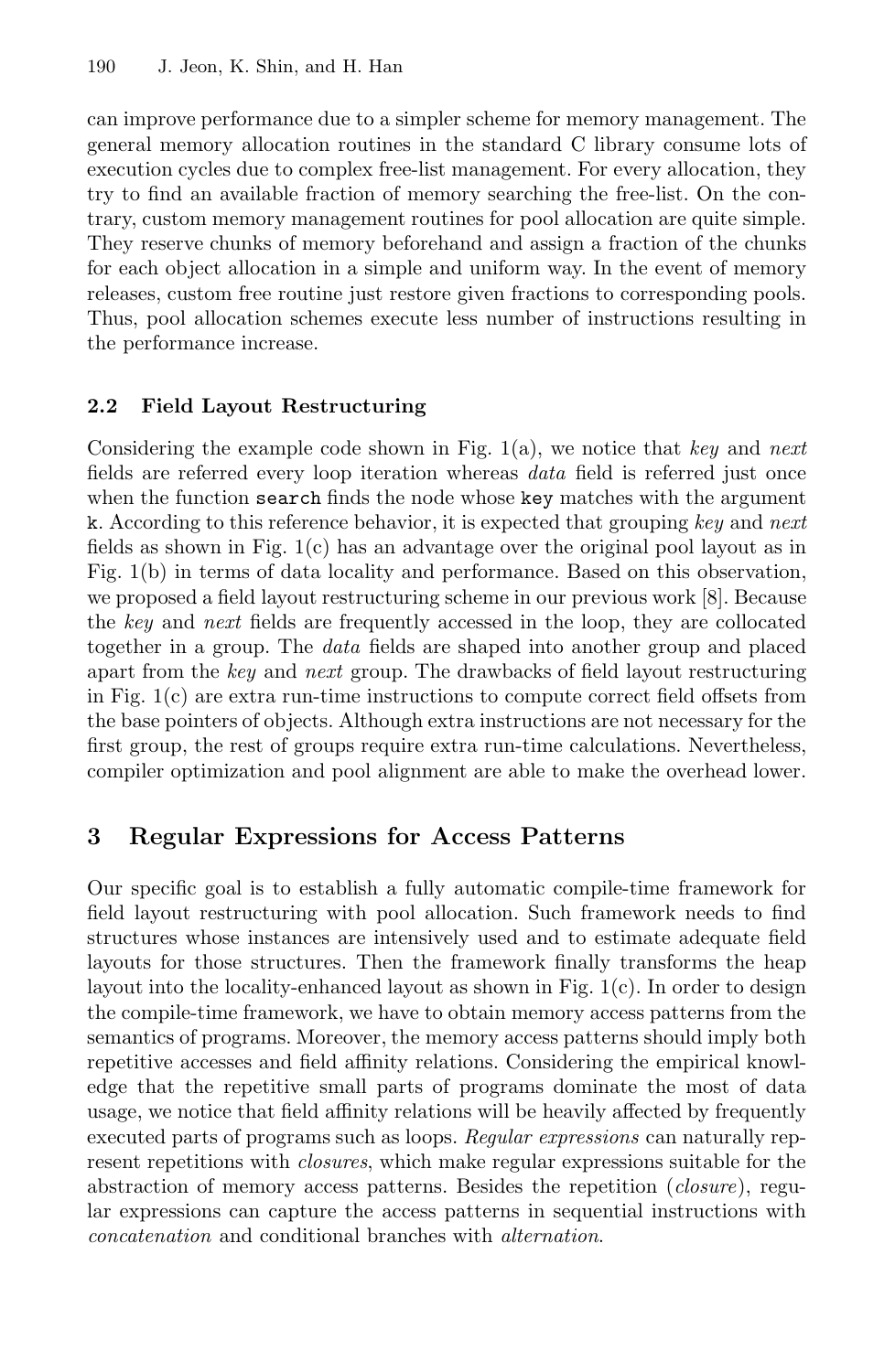

**Fig. 2.** (a) Control-flow graph of the motivating example, (b) converted automaton

### **3.1 Conversion of CFGs into Automata**

Access patterns of programs are determined by their control flow and data access instructions. When we want to obtain field access patterns, we can use the sequence of referred field names. The sequence, however, can be too long and we need to statically abstract the sequence somehow. The control-flow information obtained from the control-flow graph (CFG) plays a critical role in reducing the sequence of field names. Observing that automata and regular expressions are equivalent, we find a novel method to capture access patterns with regular expressions. By converting CFGs into automata with access sequences labeled on edges, we can express access patterns with automata. We then exploit an automata reduction technique to summarize access patterns as regular expressions.

Figure 2(a) depicts the CFG of the motivating example and Fig. 2(b) depicts the automaton<sup>2</sup> converted from Fig. 2(a). Each instruction is converted to its own start state and end state. An edge is added between the two states and labeled with the access pattern of the instruction. In order to preserve controlflow information, we connect the end state to the start states of its successors, labeling the edges with empty strings. Finally, we link the start state of a function to a corresponding start point, and end points to the accepting state of the function, labeling the edges with empty strings too. Consequent automaton as shown in Fig. 2(b) encompasses all the possible behaviors of a function, since it mimics the CFG of the function without loss of control-flow information.

<sup>2</sup> For convenience, we use an initial letter of each field for the rest of this paper.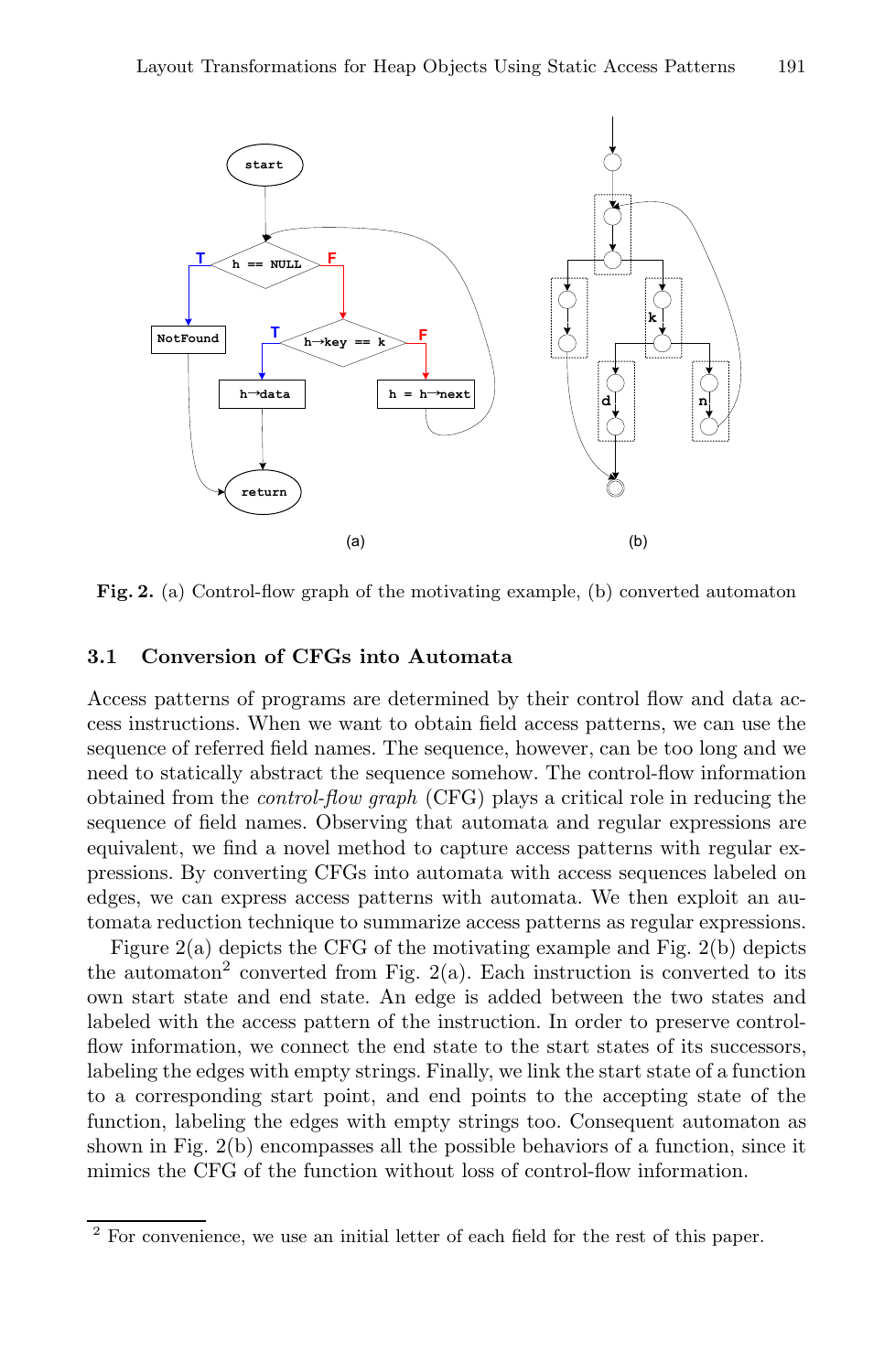

**Fig. 3.** Automata reduction

#### **3.2 Access Pattern Extraction from Automata**

Extracting regular expressions from automata is an instance of path problems [11,12]. Regular expressions for access patterns are simply obtained by using a state elimination technique (Chap. 3.2.2 of [10]). Figure 3 shows the progress of automata reduction. The order of state elimination is crucial for compilers to extract understandable patterns from automata. First of all, we remove the states which have outgoing edges labeled with empty strings and no incoming back-edges. Because these states represent the instructions unrelated with field accesses or straightforward control-flow information, removing them first helps automata more concise. The remaining steps follow the weak topological order (WTO) that combines hierarchical ordering and topological ordering [13]. To make closures correctly enclose loops, we need to postpone the elimination of the states that have incoming back-edges, since those states are the heads of components (usually the heads of loops). The elimination order among the heads of components follows the recursive strategy that is also introduced in [13]. Not to prematurely evaluate outer components before the analyses of inner components stabilize, the heads of components should be eliminated from the inner-most one to the outer-most one. The excluded states from the criteria mentioned above are erased in topological order.

The second automaton in Fig. 3 depicts the status after removing all the states which have outgoing edges labeled with empty strings and no incoming backedges. The third and fourth automata show progressive changes, eliminating the rest of states except for the one that has an incoming back-edge. In the last automaton, the field access pattern of the motivating example is abstracted as  $(kn)$ <sup>\*</sup> $(kd + \varepsilon)$ . This pattern implies all the possible behaviors of the function search as follows:

- **–** (kn)∗kd: the function successfully finds the specific key.
- **–** (kn)∗: the search of the matching key failed, or the first while condition check fails due to the null-valued head of the linked list.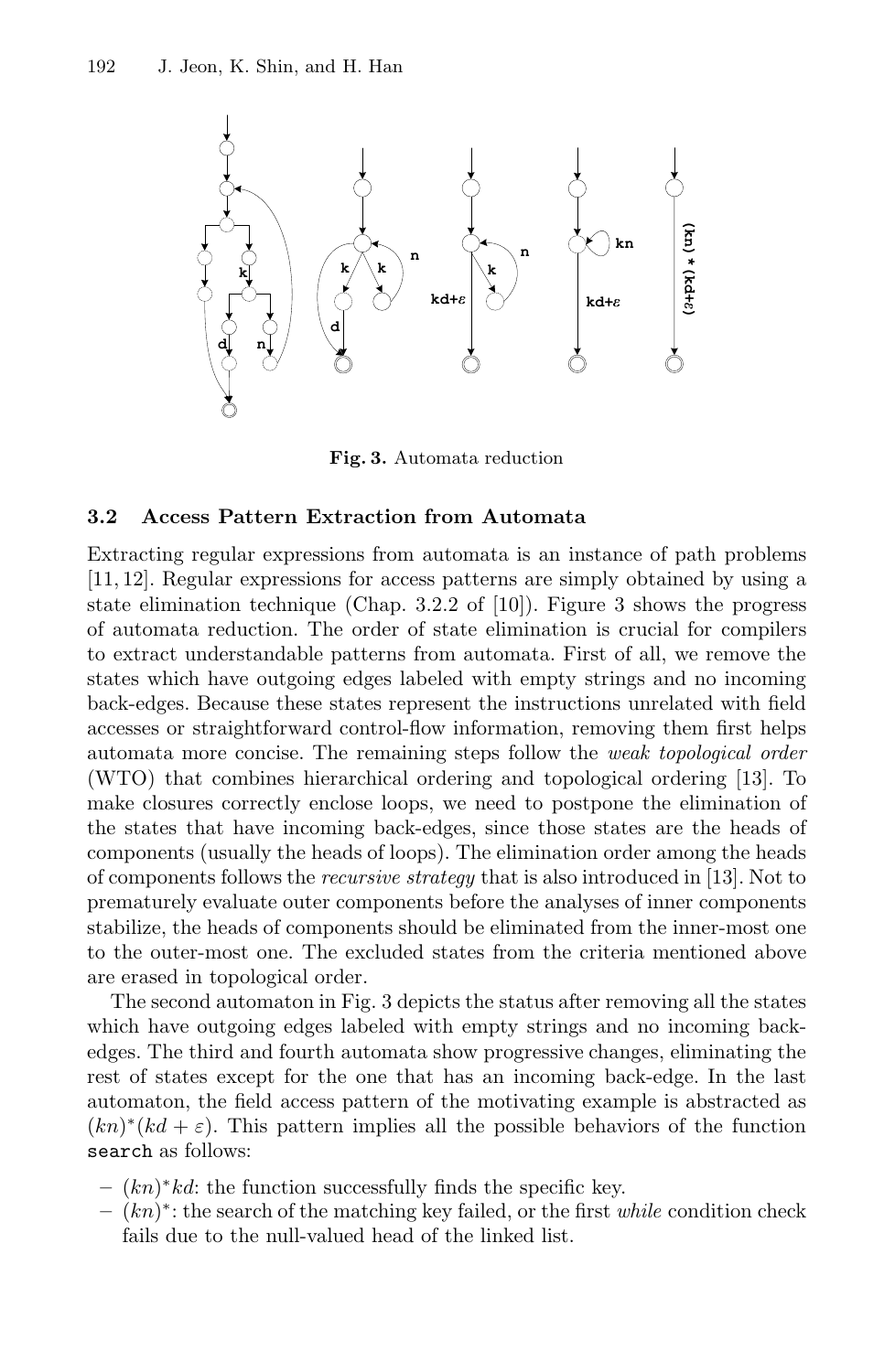

**Fig. 4.** (a) Example code for self recursive function, (b) automaton after intraprocedural pattern analysis, (c) automaton after inter-procedural pattern analysis

#### **3.3 Extension to Inter-procedural Patterns**

Since the CFG in Fig.  $2(a)$  has just intra-procedural information, the access pattern extracted from the corresponding automaton includes the reference behavior of the function body only. To gain accurate field affinity relations over the entire execution, access patterns should cover the semantics of the whole programs as well. Thus, function call relations are also important. Unless programs have mutually recursive calls, extending our scheme to inter-procedural access patterns is straightforward. Unfortunately, we cannot handle mutual recursion yet. The following description only deals with normal and self recursive calls.

To obtain inter-procedural patterns, we visit functions in reverse topological order of a call graph. When we meet a call site while building an automaton for a function, we label the corresponding edge with the name of callee. We can guarantee that access patterns for normal call sites are already completed, since we are visiting in reverse topological order of the call graph. For such cases, we just replace function names with access patterns of callees. As for self recursions, consider the example code in Fig.  $4(a)$ . The function f has a recursive call to itself. Once we calculate the intra-procedural access pattern of the code, we will have the automaton shown in Fig. 4(b) that has the function name on the edge representing the call site. Obviously, we do not have the access patterns for the function. For such recursive call sites, we connect the state before the call site to the start state of the function and connect the accepting state of the function to the state after the call site. Then we eliminate the edge representing the call site. Figure 4(c) depicts the consequent automaton.

Although the method described above can resolve self recursive functions well, obtained patterns through that solution are not precise enough to express the access patterns of self recursive functions. Let the access pattern of the function in Fig.  $4(a)$  be F. The precise access pattern, F can be described with the following grammar:

$$
F \rightarrow ab \mid aFb
$$

This grammar is represented as  $a^i b^i$   $(i > 0)$ . This pattern is one of the typical examples that cannot be expressed by regular expressions. In other words, an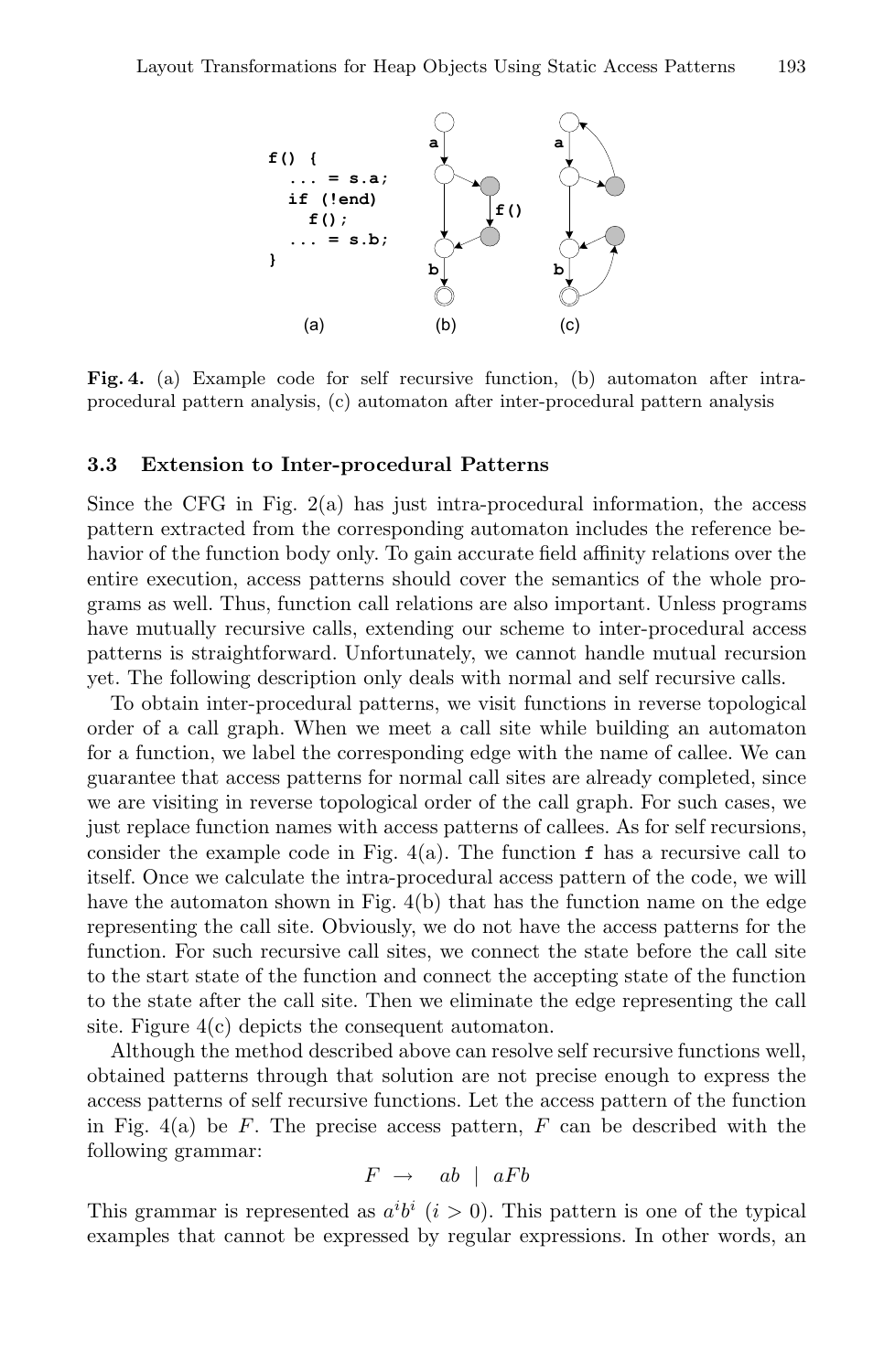exact way to represent the access patterns for recursive cases requires Contextfree Grammar. Nevertheless, regular expressions have enough evidences to understand the reference behaviors of programs. For example, the automaton in Fig. 4(c) implies the regular expression  $a^*abb^*$ . We can, however, infer a very helpful knowledge that  $a$  and  $b$  are accessed frequently but separately. We only lose the information that a and b are accessed at the same number of times as  $a^i b^i$  can imply. This may not be an important fact for our optimization.

# **4 Interpretation of Regular Expressions**

This section explains how we interpret regular expressions for access patterns. We use regular expressions to identify beneficial structures for pool allocation and to estimate affinity relations among the fields of chosen structures. In the following subsections, we introduce previous work and a profiled-based method, and then describe our static methods.

### **4.1 Structure Selection for Pool Allocation**

Lattner and Adve [2] proposed a structure selecting algorithm for their automatic pool allocation framework. They find data structures whose instances have distinct behaviors, and then segregate the instances into separate memory pools. According to their experimental results, most pools are used in a type-consistent style [2]. From this observation, our pool allocation uses a "one structure per pool" policy. We simply focus on how to choose structures that are intensively used in programs. Those structures are easily identified by investigating regular expressions for structure access patterns. The structures in closures of regular expressions are what we want to identify as intensively used ones.

A structure access pattern is obtained by substituting field names in a field access pattern with the structure names to which the fields belong. As for the motivating example in Fig. 1(a), structure access pattern  $(N \cdot N)^*(N \cdot N + \varepsilon)$ (N denotes the structure Node) is obtained from the corresponding field access pattern  $(kn)*(kd+\varepsilon)$ . Since the structure Node is the only structure that appears in the closure, it becomes a candidate for pool allocation. Lastly, we accept the only structures that are frequently allocated with dynamic memory allocation routines. We can obtain allocation patterns for candidate structures by labeling automata with their allocation sites. As we did in structure selection, we regard the structures in closures as frequently allocated ones.

### **4.2 Field Affinity Estimation**

One way to analyze field affinity relations is counting co-occurrences within a window sliding over a field access sequence. The counted number is called neighbor affinity probability (NAP) [7]. Figure 5 depicts the progress of profilebased affinity estimation. Temporal relationship graph (TRG) [14] is a weighted graph where its nodes represent fields and the weights of its edges represent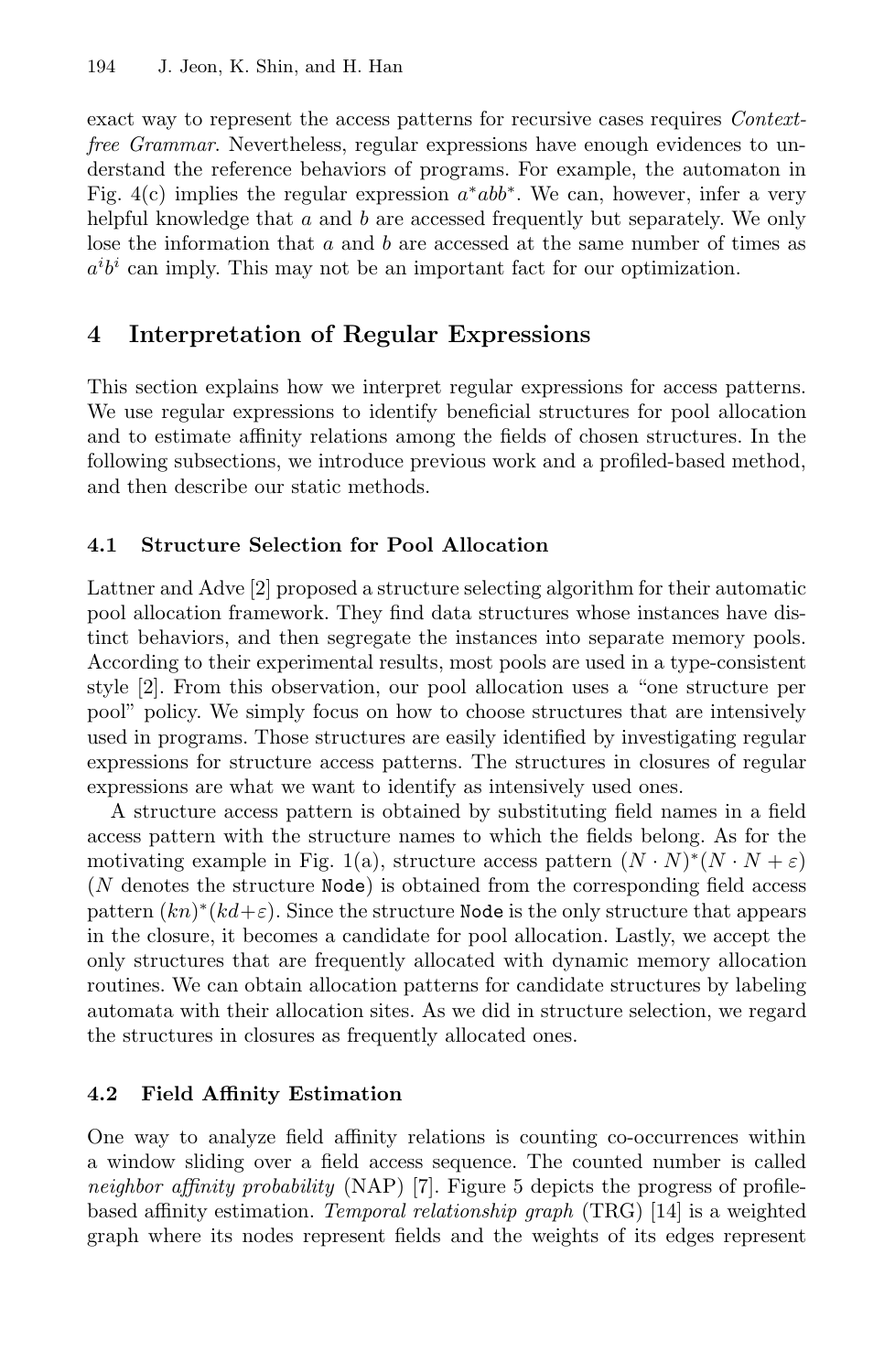

**Fig. 5.** (a) Profiled memory access sequence and a sliding window to calculate NAP, (b) initial STRG, (c) STRG after grouping key and next fields

NAPs between fields. Since one field can be accessed consecutively, we extend TRG to have self-edges and name it STRG. Figure 5(a) shows the concept of NAP calculation using a sliding window over a profiled field access sequence. An initial STRG after profiling the motivating example is shown in Fig. 5(b). Since the NAP between key and next fields is larger than the sum of their own self-affinities, we choose two fields as a group. After grouping, the resulting STRG is shown in Fig. 5(c). The edges are merged and the weights are modified to encompass the previous relationships. Until the STRG does not change, we repeat the following procedure: finding a beneficial grouping and merging fields. Each node in the final STRG becomes a group in a field layout restructuring scheme. The groups in final STRG are placed in decreasing order of the weights of self-edges. In Fig. 5(c), we cannot find a profitable grouping any more. As a result,  $\{key, next\}$  and  $\{data\}$  are placed in the heap as shown in Fig. 1(c).

Statically obtained field access patterns imply the abstract relationship between fields, but not presented with numerical values. To overcome the gap between realistic values and abstract relationships, we devise a symbolic approach. Instead of NAP, we label edges of STRG with closure signs to indicate how often two fields are accessed together. Consider the example in Fig. 6, assuming a program that performs list generation, parity check, and random search in turn. The regular expression that represents the access pattern of the program is shown in the top of the figure. Based on this regular expression, we construct a symbolic STRG as shown in Fig. 6(a) where the weights of the edges are denoted with closure signs.

Note that the access patterns which reside within doubly nested closures are denoted with double closure signs to distinguish nested levels. For example, imagine that the search function is invoked repeatedly. The pattern for this case is  $((kn)*(kd + \varepsilon))^*$ . We get this by enclosing the pattern of the function with an outer closure. From that pattern, we label the edge between key and next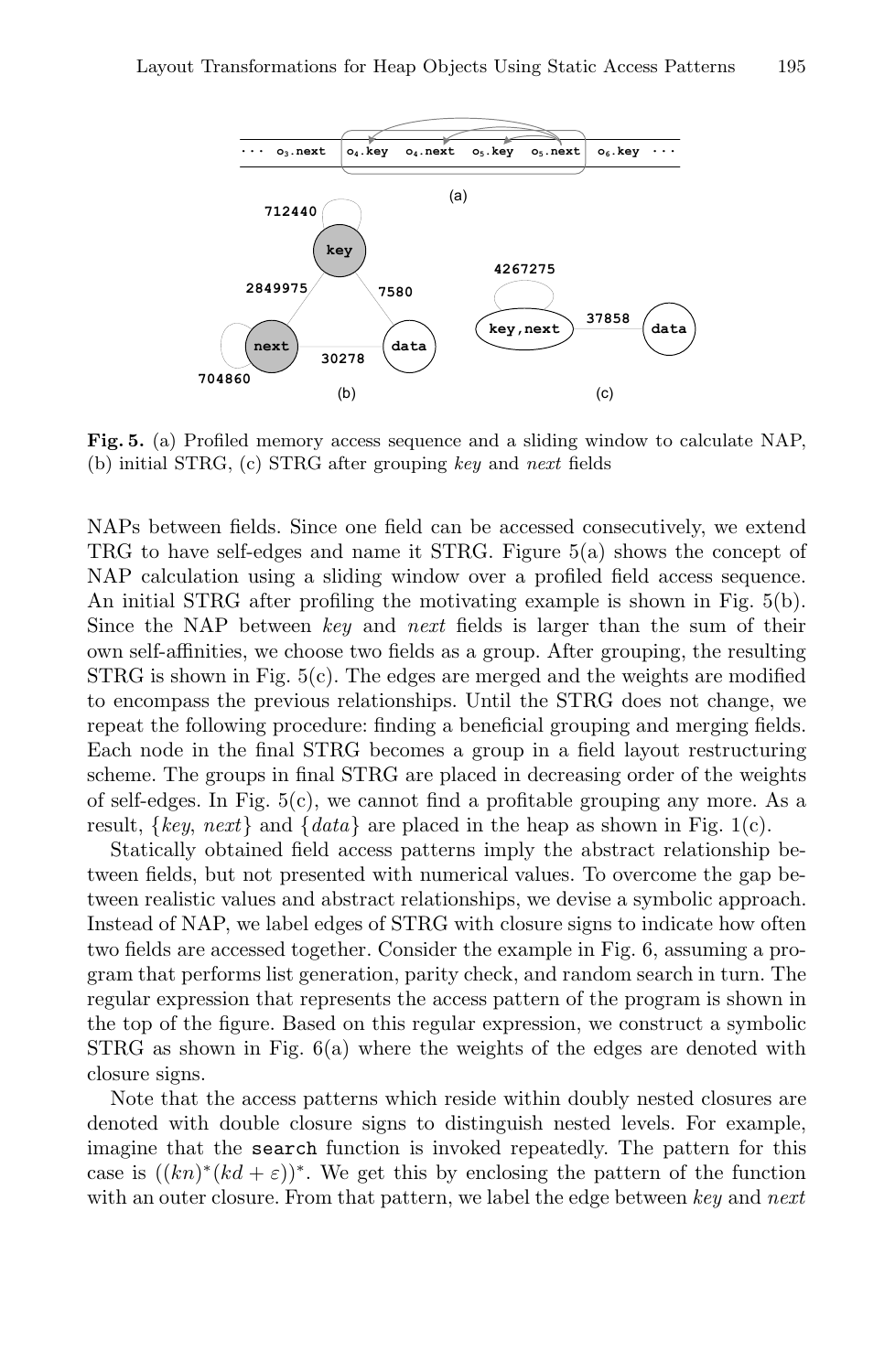

**Fig. 6.** (a) STRG with closure signs, (b) STRG with a closure variable

fields with one double closure and another single closure. The former represents the presence of two fields in the inner-most closure. The latter represents that the next field appears at the end of the inner-most closure and meets the key field at the very following access. Similarly, we label the edge between key and data fields with one single closure. If more than two fields are concatenated within a closure  $(e.g., (kdn)^*)$ , we label with closure signs all the edges of all possible combinations of two consecutive fields within the closure (as if we see  $(kd)$ <sup>\*</sup> $(dn)$ <sup>\*</sup> $(nk)$ <sup>\*</sup>).

After building symbolic STRGs, we regard all closure signs as the same variable as shown in Fig. 6(b). Since it is next to impossible to predict the number of loop iteration (function invocation) at compile-time, we assume loops (functions) are iterated (invoked) at the same number of times. Finally, we evaluate the affine equations by assigning the fairly large value (100) to the closure variable. 10, 100, and 1000 make the same field layouts in our evaluations. The rest of estimating procedure is the same as profile-based estimation depicted in Fig. 5.

# **5 Experimental Evaluation**

### **5.1 Implementation**

We implement our framework based on the CIL framework [15], which includes access pattern analysis, structure selection analysis, field affinity analysis, and layout transformation. We assume that most programs access fields by explicit field names, since users cannot ensure the memory layouts generated by compilers. Under this assumption, we transform explicit field names to field references on modified field layouts. For some field references we add extra instructions to calculate field offset as described in [8]. Memory management routines such as malloc and free calls are transformed into custom memory management routines using pool allocation [2, 8]. Programs used in our evaluations do not have mutually recursive calls. Therefore, our framework can obtain inter-procedural patterns without any effort to handle such cases.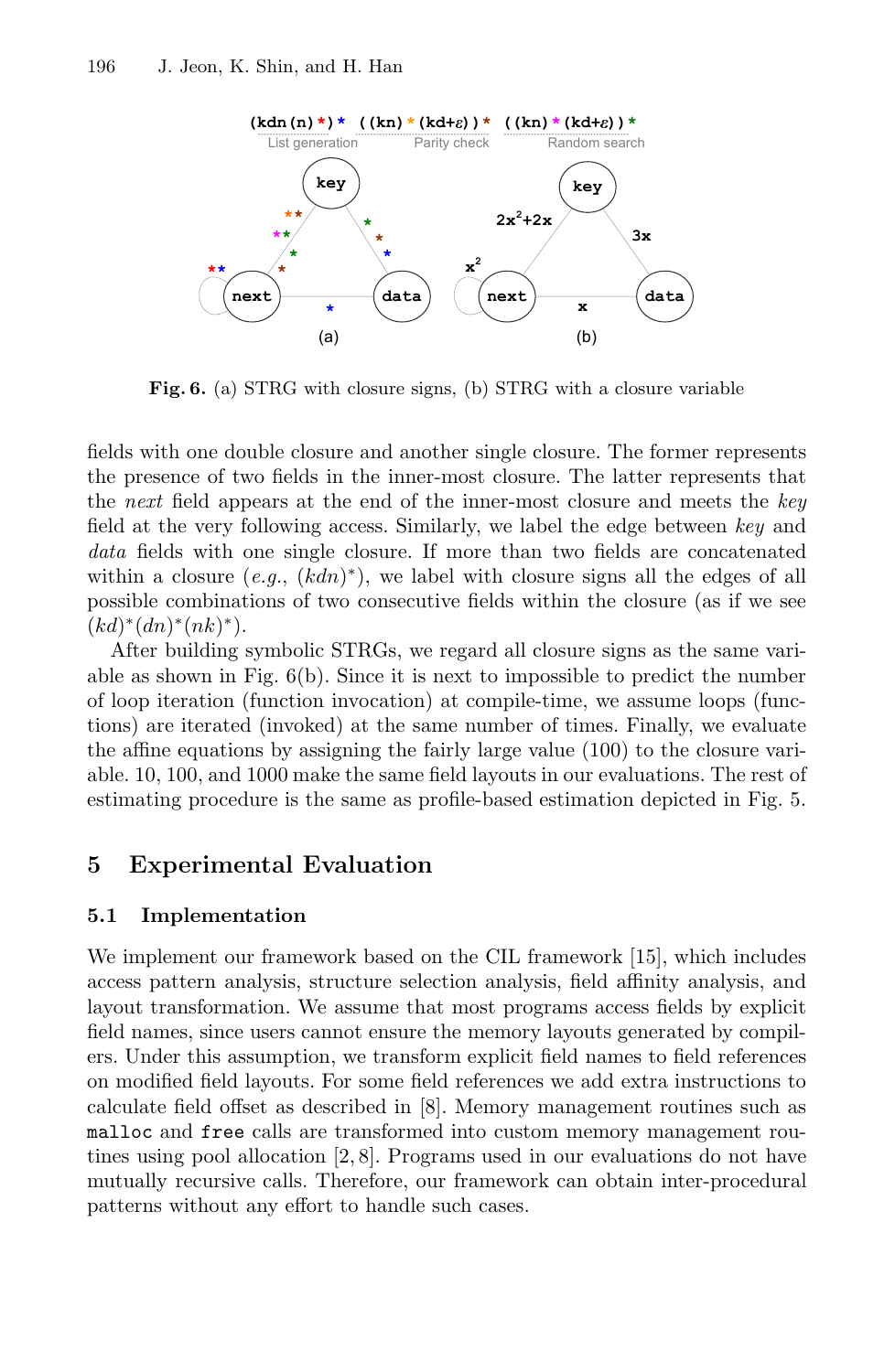|           |     | Program SLOC Structure Field Code |       |                              | Total GCC       |  |
|-----------|-----|-----------------------------------|-------|------------------------------|-----------------|--|
|           |     |                                   |       | Selection Affinity Transform |                 |  |
| chomp     | 378 | 0.021                             | 0.006 | 0.003                        | 0.030 0.212     |  |
| ft        | 926 | 0.050                             | 0.014 | 0.010                        | 0.074 0.298     |  |
| health    | 474 | 0.024                             | 0.004 | 0.002                        | $0.030$ $0.202$ |  |
| mst       | 408 | 0.031                             | 0.004 | 0.002                        | 0.037 0.195     |  |
| perimeter | 345 | 0.012                             | 0.012 | 0.001                        | 0.025 0.197     |  |
| treeadd   | 154 | 0.002                             | 0.000 | 0.000                        | 0.002 0.120     |  |
| tsp       | 433 | 0.011                             | 0.004 | 0.002                        | $0.017$ 0.201   |  |
| voronoi   | 975 | 0.048                             | 0.004 | 0.003                        | $0.055$ 0.295   |  |
|           |     |                                   |       |                              |                 |  |

**Table 1.** Times spent in analysis and compilation

One limitation in our framework is that we cannot recognize custom memory management routines already used by original programs. In addition, it handles the only structures that are allocated in a type-awarefashion. If our framework cannot recognize dynamic allocations for certain structures due to lack of type information, the structures will be discarded by the structure selection analysis. Health in the Olden suite [16] has its own allocators, which lose type information and cause both the structure selection analysis and the transformer not to identify beneficial structures. For such cases, we feed the structure selection analysis with user-given hints which consist of target structures and corresponding custom allocators. The CIL is extended to accept user-given hints for our experiments.

### **5.2 Experimental Environment**

Our evaluations are performed on a Redhat 9.0 Linux PC equipped with a 2.6GHz Pentium4 processor. This machine contains 8KB L1D cache (64byte cache line, 4-way set associative), 512KB L2 cache (64byte cache line, 8-way set associative), and 1.7GB main memory. All the benchmarks are compiled with GCC 3.2.2 at -O3 optimization level. We use the Cachegrind from the Valgrind's Tool suite (ver. 3.1.0) [17] to simulate cache behaviors and to measure cache misses using the same cache configuration as the machine on which we evaluate execution times. We measure the number of cache misses at both levels of cache in order to estimate locality improvements in the cache memory hierarchy. We measure execution times to evaluate the effect of layout transformations on performance by using the UNIX time command. All the reported execution times are the minimum elapsed time out of ten runs. To confirm the effect of our static mechanism, we examine programs with two different size inputs.

Some of the Olden suite, "chomp" from the McGill benchmark suite [18], and "ft" from the Ptrdist suite [19] are used in our evaluations. Some benchmarks in those suites do not use dynamic structures at all and some are not compiled with the CIL. Those benchmarks are excluded from our experiments. Table 1 shows source lines of code (SLOC) [20] and analysis times for each program. As shown in the table, additional times spent in our analyses and conversion are small enough for all cases.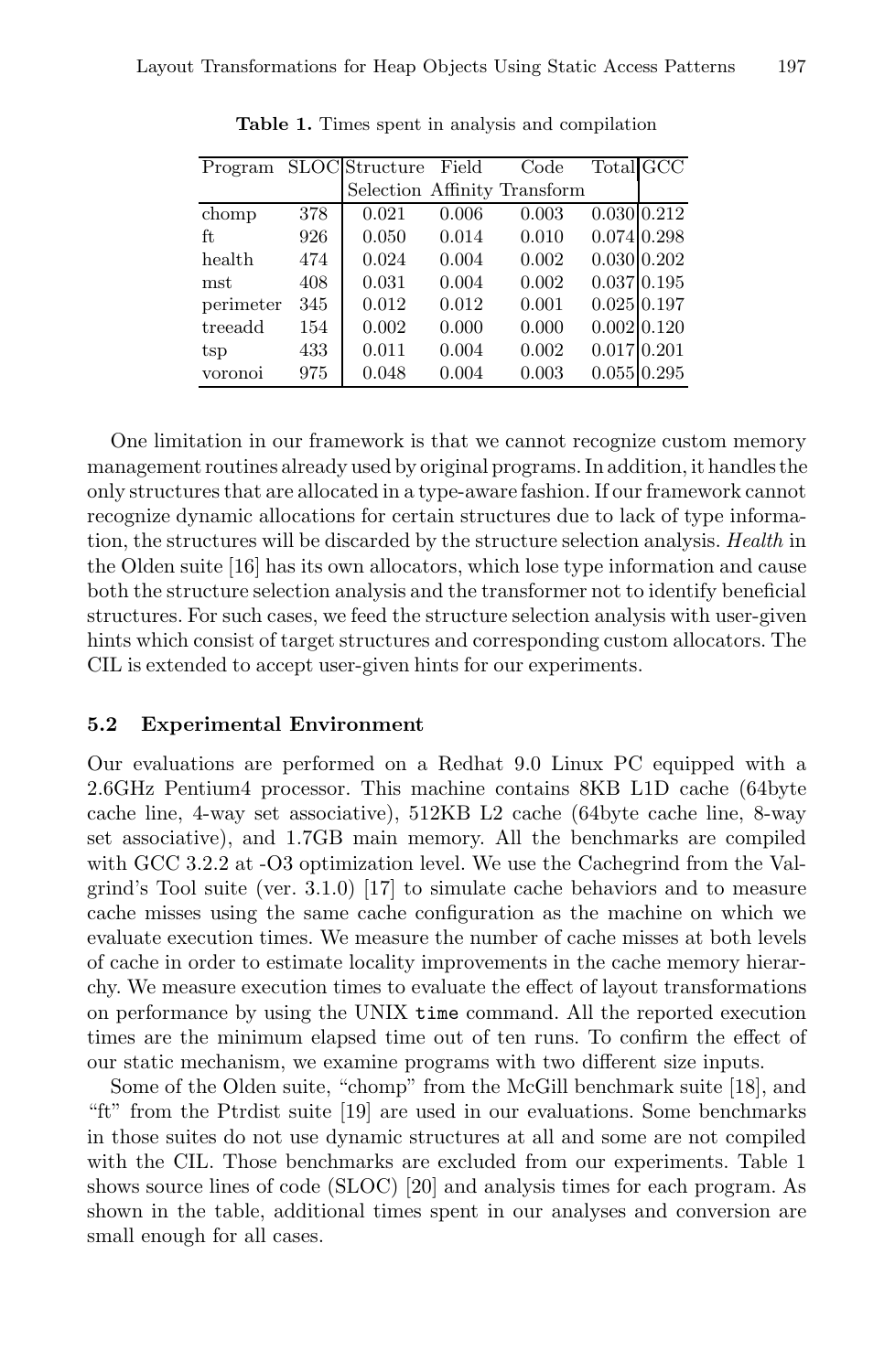

**Fig. 7.** Normalized numbers of misses in (a) L1D and (b) L2 caches

### **5.3 Improvements in Cache Locality**

Figure 7 shows normalized cache misses in L1D and L2. The numbers are averages of two different size inputs. Pool and  $Pool + Re$  denote the effect of pool allocation alone and field layout restructuring with pool allocation, respectively.

In our evaluations using data intensive benchmarks, pool allocation is significantly effective. Compared with original programs, its miss reductions are roughly 30% for L1D and 22% for L2 on average. These miss reductions are due to better locality by gathering instances of certain structures in the same pools.

Under pool allocation, field layout restructuring can be an auxiliary method to reduce cache misses more. Compared with original programs, its miss reductions are 38% for L1D and 32% for L2 on average. In four cases (chomp, mst, perimeter, and  $tsp$ , it is quite beneficial to miss reductions in both cache levels. For the particular case (treeadd), the field affinity analysis choose an inefficient layout, which makes more cache misses. But, the miss increases are very marginal. In the remaining three cases, cache misses in either L1D or L2 are reduced more than pool allocation alone.

There are some cases in which cache misses in either L1D or L2 increase. The miss increases in one cache are usually canceled out by the reductions in the other level cache. For  $ft$  and health, miss reductions in one cache are influential enough to eliminate the effect of increased cache misses in the other level. For voronoi, however, the miss increase in one cache is not canceled out due to relatively small improvements of the other level cache.

### **5.4 Improvements in Performance**

Table 2 shows execution times and dynamic instruction counts of benchmarks. The column labeled with *Original* provides base results from original programs. Pool and Pool  $+$  Re columns show the impact of pool allocation alone and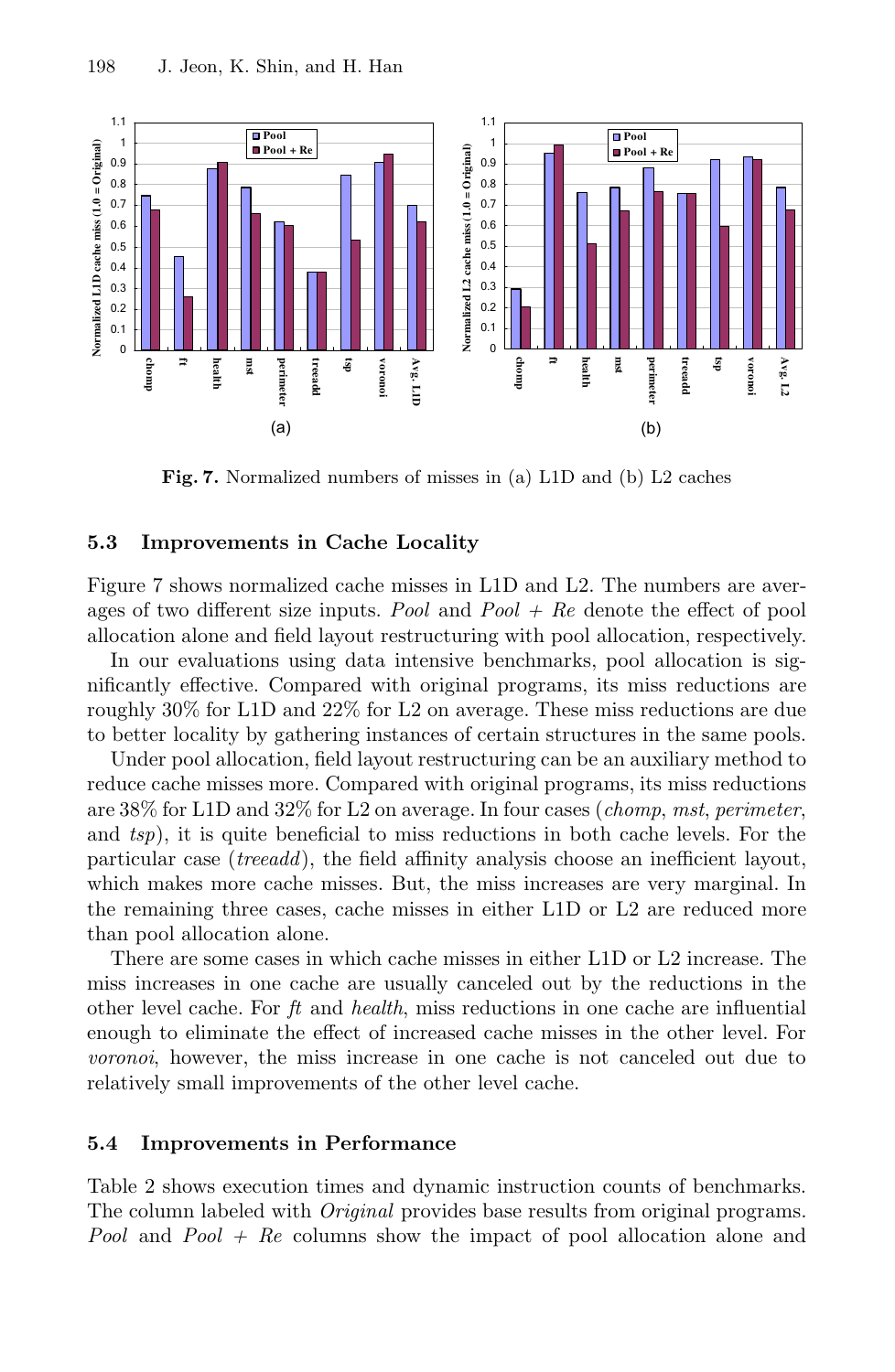| Program         | Input                          | Original      |                   | Normalized $(1.0 = Original)$ |            |             |                  |
|-----------------|--------------------------------|---------------|-------------------|-------------------------------|------------|-------------|------------------|
|                 | Parameters                     | exec          | $\#\text{instr}$  | Pool                          |            | $Pool + Re$ |                  |
|                 |                                | (sec)         | $(\times 10^{9})$ | exec                          | $\#$ instr | exec        | $\#\text{instr}$ |
| chomp           | 7,8                            | 7.44          | 2.28              | 0.59                          | 1.34       | 0.47        | 1.34             |
|                 | 6,10                           | 18.05         | 3.77              | 0.55                          | 1.43       | 0.50        | 1.43             |
| ft              | $10^3, 2 \times 10^5$          | 8.25          | 1.78              | 0.83                          | 0.97       | 0.73        | 0.97             |
|                 | $10^3$ , $3 \times 10^5$ 19.40 |               | 3.13              | 0.87                          | 0.97       | 0.79        | 0.97             |
| health          | $11, 50, 1, 1$ 56.24           |               | 40.59             | 0.78                          | 0.75       | 0.70        | 0.81             |
|                 | 11, 60, 1, 1 86.05             |               | 49.69             | 0.71                          | 0.76       | 0.63        | 0.81             |
| mst             |                                | 5000 19.23    | 19.12             | 0.84                          | 0.82       | 0.83        | 0.83             |
|                 | 9000                           | 65.73         | 62.08             | 0.82                          | 0.82       | 0.82        | 0.84             |
| perimeter       | 12                             | 7.18          | 10.85             | 0.78                          | 0.77       | 0.84        | 0.81             |
|                 |                                | 13 17.11      | 25.59             | 0.76                          | 0.74       | 0.84        | 0.78             |
| treeadd         | 24                             | 2.52          | 4.60              | 0.48                          | 0.44       | 0.55        | 0.44             |
|                 |                                | 26 10.17      | 18.39             | 0.48                          | 0.44       | 0.55        | 0.44             |
| tsp             | 10 <sup>6</sup>                | 9.92          | 15.33             | 0.96                          | 0.99       | 0.97        | 1.02             |
|                 | $2\times10^6$                  | 20.44         | 31.68             | 0.96                          | 0.99       | 0.97        | 1.02             |
| voronoi         | $10^6$                         | 5.22          | 7.53              | 0.98                          | 0.99       | 0.99        | 1.00             |
|                 | $2 \times 10^6$                | 11.03         | 15.81             | 0.99                          | 0.99       | 0.99        | 1.00             |
| Avg. % improved |                                | 22.64% 11.24% | 24.04%            | $9.41\%$                      |            |             |                  |

**Table 2.** Execution times and dynamic instruction counts

field layout restructuring with pool allocation, respectively. The results of layout transformations are normalized with original programs.

As a result of the enhancement of cache locality, the performance of programs also improves. Compared with original programs, execution times of pool allocation are reduced by 23% on average. This substantial improvements in performance are due to not only the remarkable miss reductions of the caches, but also the reductions in the number of instructions executed in custom memory management routines using pools. As shown in the table, dynamic instruction counts of pool allocation are reduced by 11% on average. These results are due to simpler internal structures for memory management and removal of many custom malloc and free calls.

As shown in the  $Pool + Re$  column, the performance of transformed programs with the field layout restructuring improves less than the corresponding cache performance. This result is caused by the overhead of run-time address calculations, which is not negligible for some benchmarks. Although we can have no doubt that our affinity analysis is beneficial to enhance cache behavior, field affinity relations are not dominant factors to determine the ideal field layout for real executions. We guess that the overhead of field offset calculations should have been considered as importantly as field affinity relations. Taking run-time overhead into field layout selection is another direction of future work. Nevertheless, there are three cases (chomp, ft, and health) where the performance improvements are quite sizable. These results are occurred when the benefits gained from enhancing cache locality overwhelm the overhead of run-time address calculations.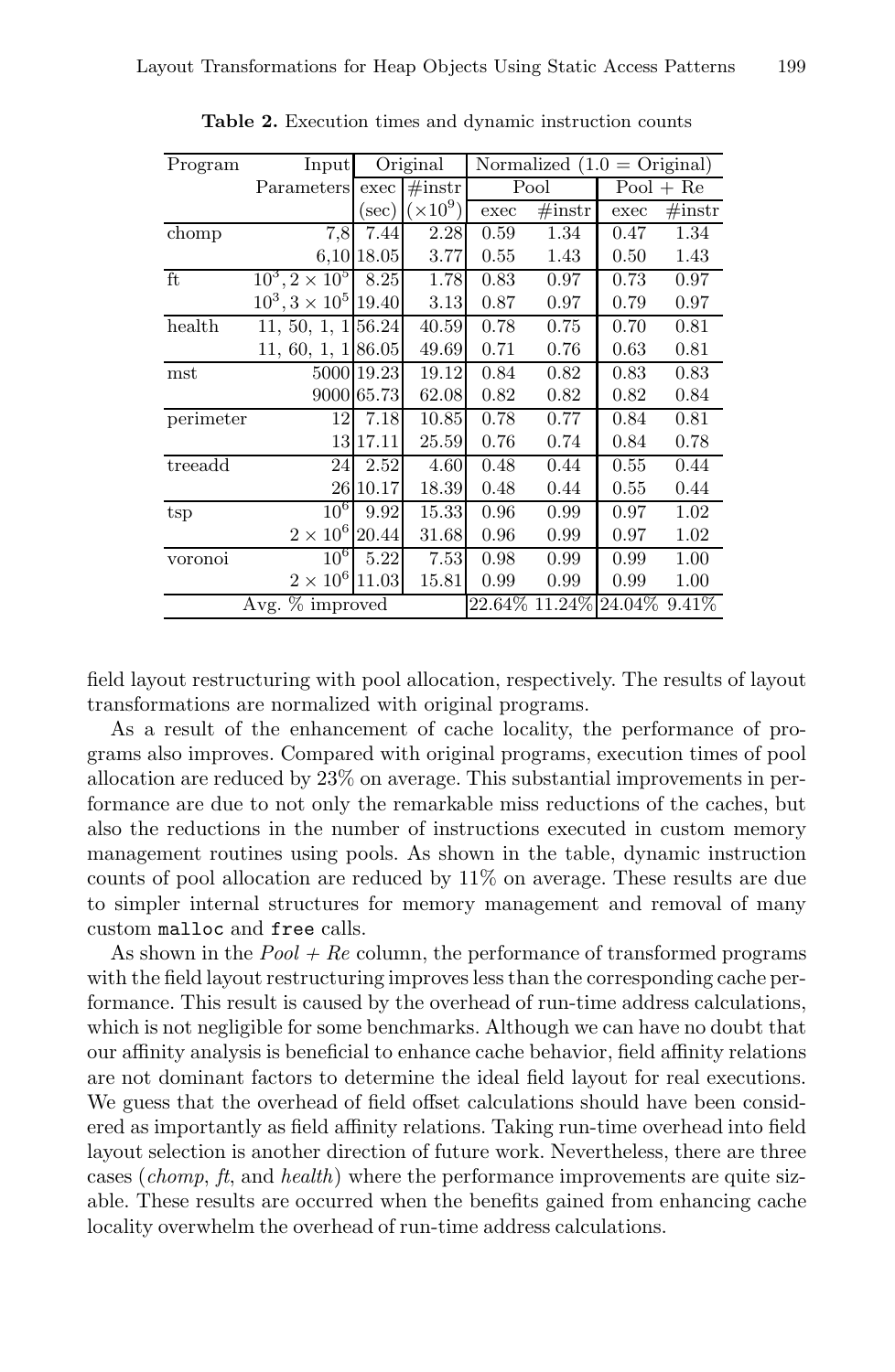# **6 Related Work**

Rabbah and Palem [7] suggest a field clustering technique that consecutively puts the same fields from numerous structure instances by employing customized allocation routines. After clustering the instances, they place the fields in vertically aligned layouts. Their layouts have no overhead of run-time field offset calculation, however, require extra padding space to be inserted between fields to make constant offsets for all fields. These useless padding sometimes incurs the waste of memory usage and causes more cache misses.

Our previous work [8] proposes a field layout restructuring scheme that combines the benefits of previous works and relieves the problems of Rabbah and Palem's scheme [7]. We compact fields by eliminating useless padding. This condensation demands extra run-time instructions for some fields accesses. Due to pool alignment and field grouping, however, we can eliminate or reduce the overhead of run-time offset calculations.

Shen *et al.* [4] develop a frequency-based affinity analysis for array regrouping. Their approach is similar to the work of Chilimbi et al. [6] in that both are based on data access frequencies. They enrich their analysis by designing a contextsensitive inter-procedural analysis. They implement both static estimation and lightweight profiling of the execution frequency, and compare them with each other. According to their experiments, it is a fairly safe to assume that all the counts of loops and function calls are the same.

Lattner and Adve [2] devise an automatic pool allocation, which segregates pointer-based data structure instances in C and C++ programs into separate memory pools. Based on a context-sensitive pointer analysis and the escape property for data structures, they determine which structures are beneficial to pool allocation. As shown in our experimental results, pool allocation improves program performance due to locality enhancement.

Java enables researchers to apply dynamic analyses [21,22], since it is inherently performed on a run-time system. Dynamic analyses can obtain very accurate information in that they take run-time behaviors into account. This advantage leads run-time optimizations to better performance if their overheads are sufficiently relieved.

# **7 Conclusion**

We present a novel method to represent memory access patterns with regular expressions. Using statically obtained access patterns, we select structures for pool allocation and estimate field affinity relations for field layout restructuring. These analyses and both layout transformations are integrated into our framework based on the CIL. Our evaluation shows that the cache misses for L1D and L2 are reduced by 38% and 32%, respectively. As a result, performance improvement is 24% on average. Statically analyzed access patterns are useful not only for layout transformation but also for the compiler techniques that attempt to optimize memory management of data intensive programs. We believe our access pattern analysis will find profitable usages in many compiler optimizations.